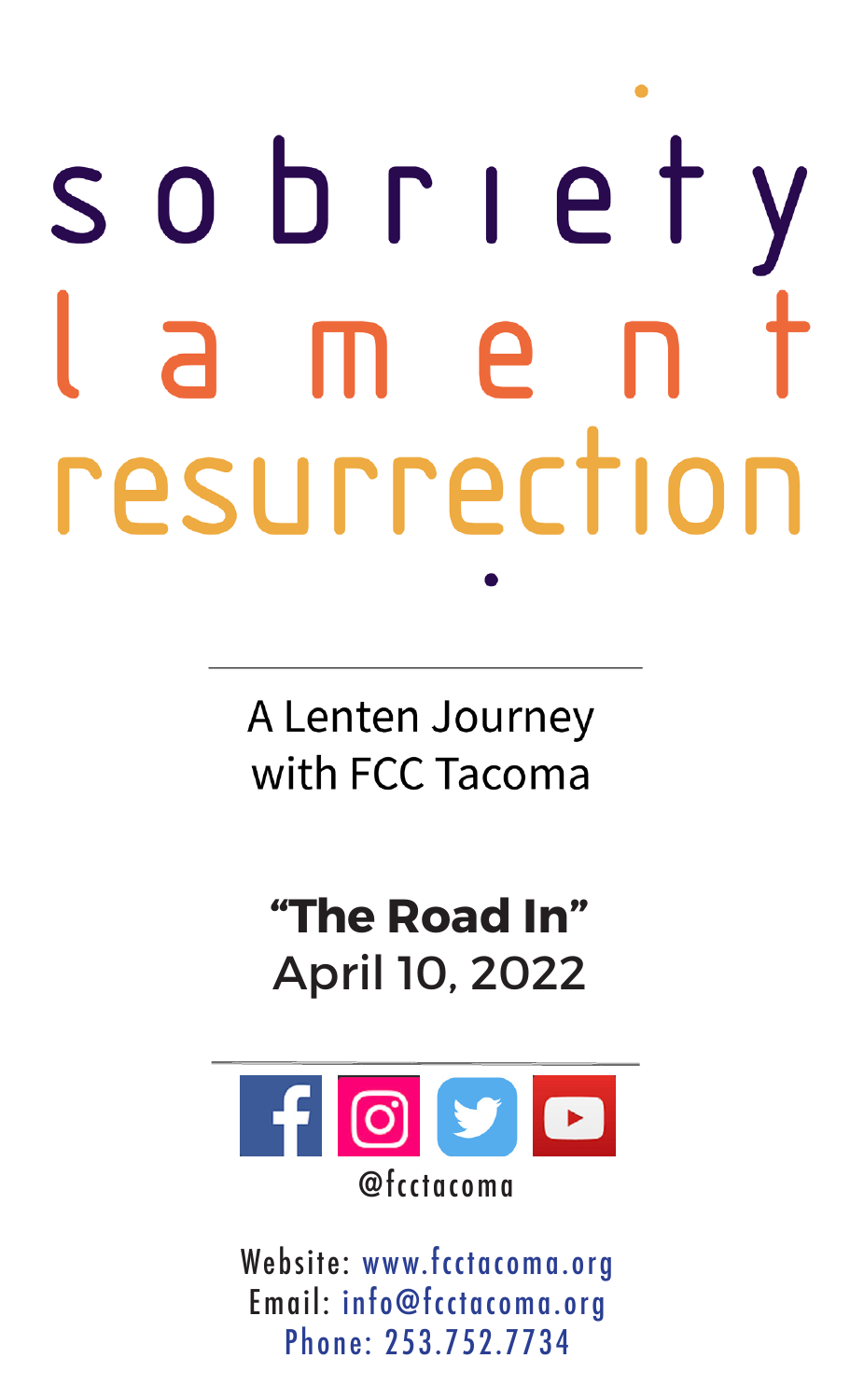### \*Please stand if you are able

# **Gathering Music**

Welcome

Rev. Doug Collins

**Palm Procession** 

Palms Before the Lord

**Call to Worship** 

**Tom Moore** 

**FCC Trio** 

All: Honor and praise.

L: Honor, praise, and glory.

A: Honor, praise, and glory are yours, Almighty God, now and forever.

L: In celebration, we join the crowds of old,

A: waving branches, giving honor to the Messiah.

L: Yet, our celebration is bittersweet, for our story doesn't end here

A: We know the pain of what lies ahead.

L: Today anticipates the rest of the story -

A: A story of betrayal and death, a story of hope and resurrection.

\*Opening Hymn

All Glory Laud and Honor

# **A Time for Prayer**

This morning's musical meditation is on Psalm 118:1-2, 19-29. It was arranged by Ben Smith on piano, narrated by Walker Sherman, and edited by Doug Collins, who added synthesizer and sound effects

Access each of our Lenten Musical Psalms as they're added online, anytime, by using the QR found in the insert along with the words to Psalm

# Pastor Doug

CH 192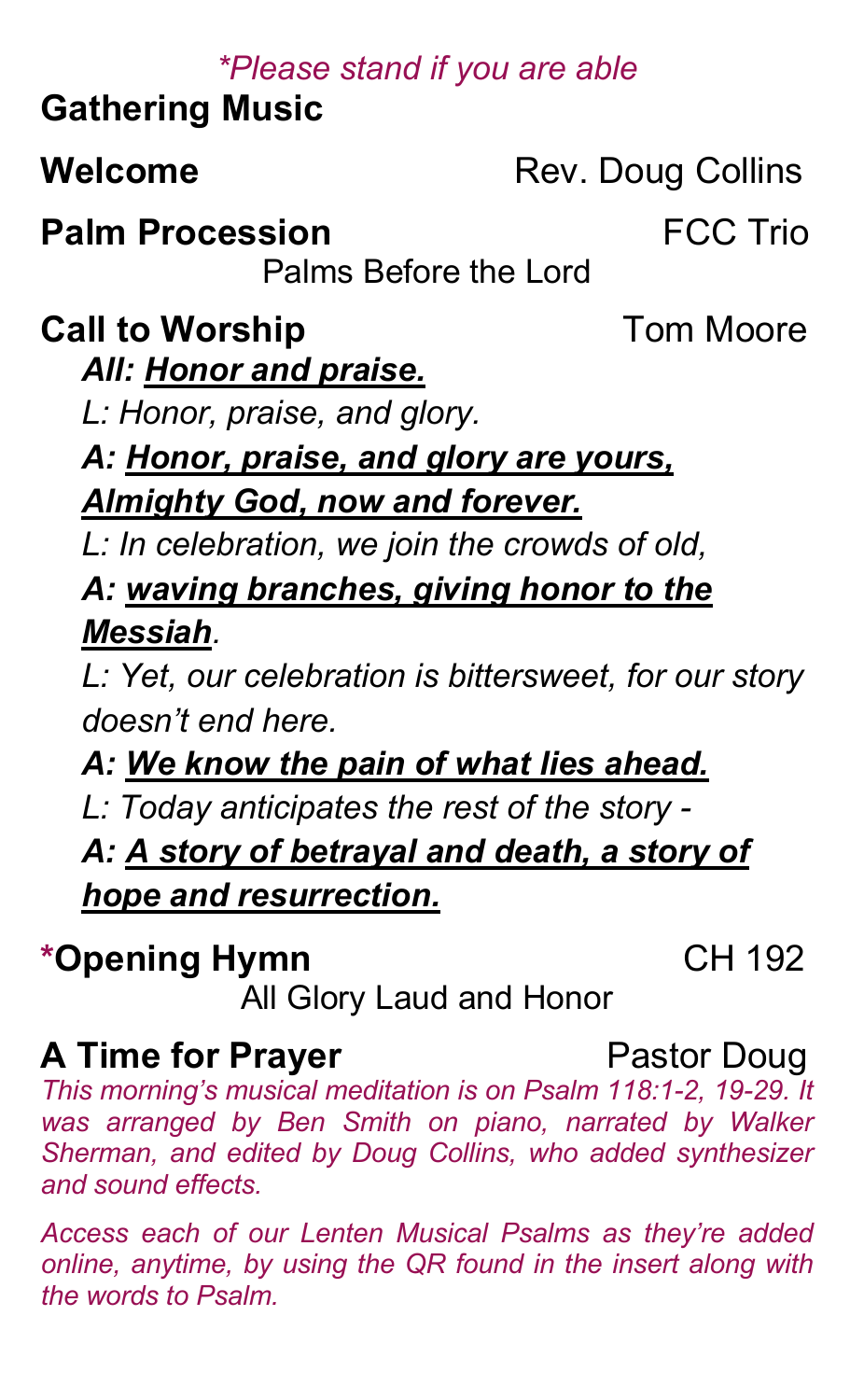#### **Psalm 118:1-2, 19-29**

**<sup>1</sup>** O give thanks to the Lord, for he is good; his steadfast love endures forever!

**<sup>2</sup>** Let Israel say,

"His steadfast love endures forever."

- **<sup>19</sup>** Open to me the gates of righteousness, that I may enter through them and give thanks to the Lord.
- **<sup>20</sup>** This is the gate of the Lord; the righteous shall enter through it.
- **<sup>21</sup>** I thank you that you have answered me and have become my salvation.
- **<sup>22</sup>** The stone that the builders rejected has become the chief cornerstone.
- **<sup>23</sup>** This is the Lord's doing;

it is marvelous in our eyes.

**<sup>24</sup>** This is the day that the Lord has made;

let us rejoice and be glad in it.<sup>[a]</sup>

**<sup>25</sup>** Save us, we beseech you, O Lord!

O Lord, we beseech you, give us success! **<sup>26</sup>** Blessed is the one who comes in the name of the Lord.<sup>[<u>b</u>]</sup>

We bless you from the house of the Lord.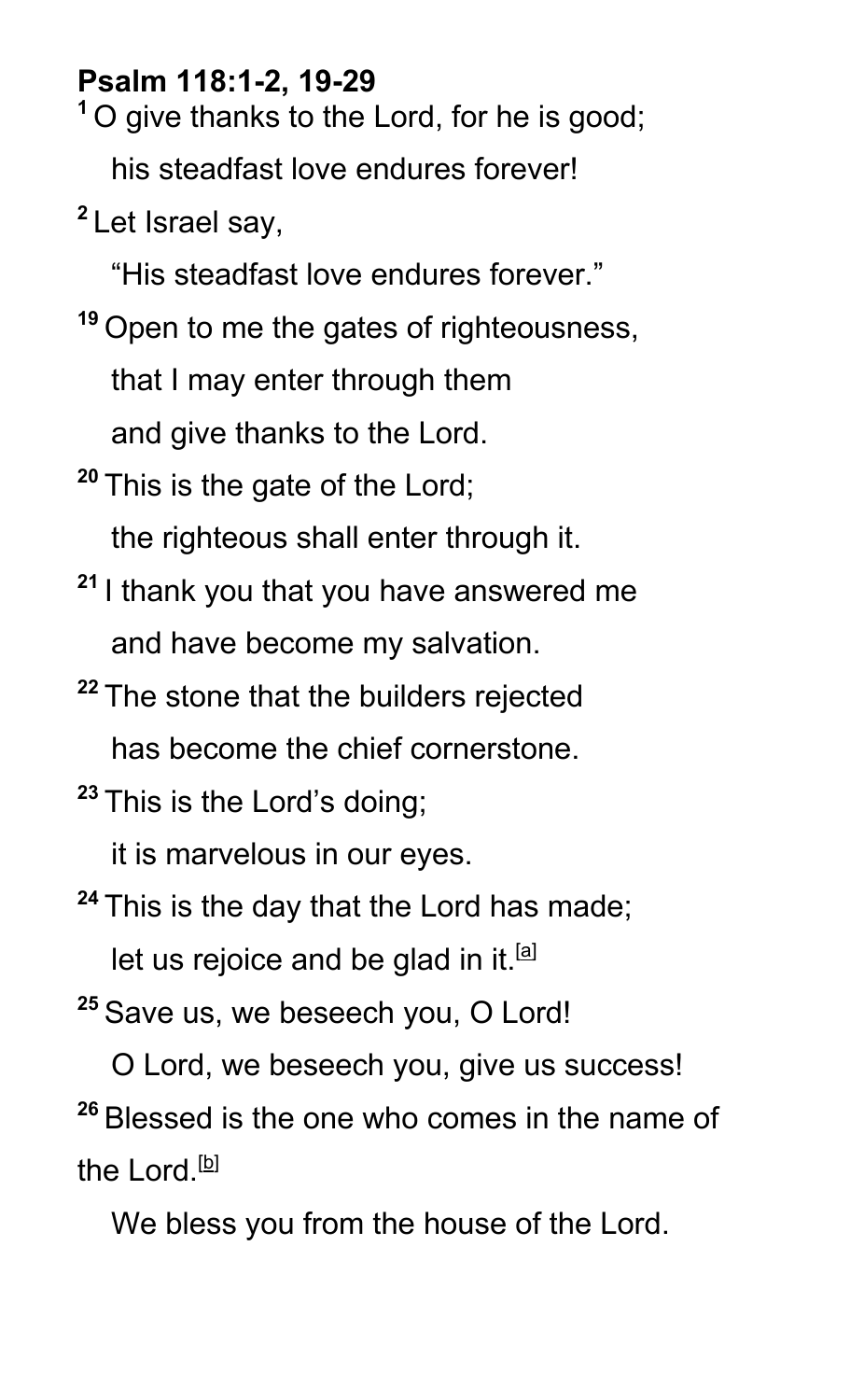**<sup>27</sup>** The Lord is God,

and he has given us light.

Bind the festal procession with branches,

up to the horns of the altar.  $[6]$ 

- **<sup>28</sup>** You are my God, and I will give thanks to you; you are my God, I will extol you.
- **<sup>29</sup>** O give thanks to the Lord, for he is good, for his steadfast love endures forever.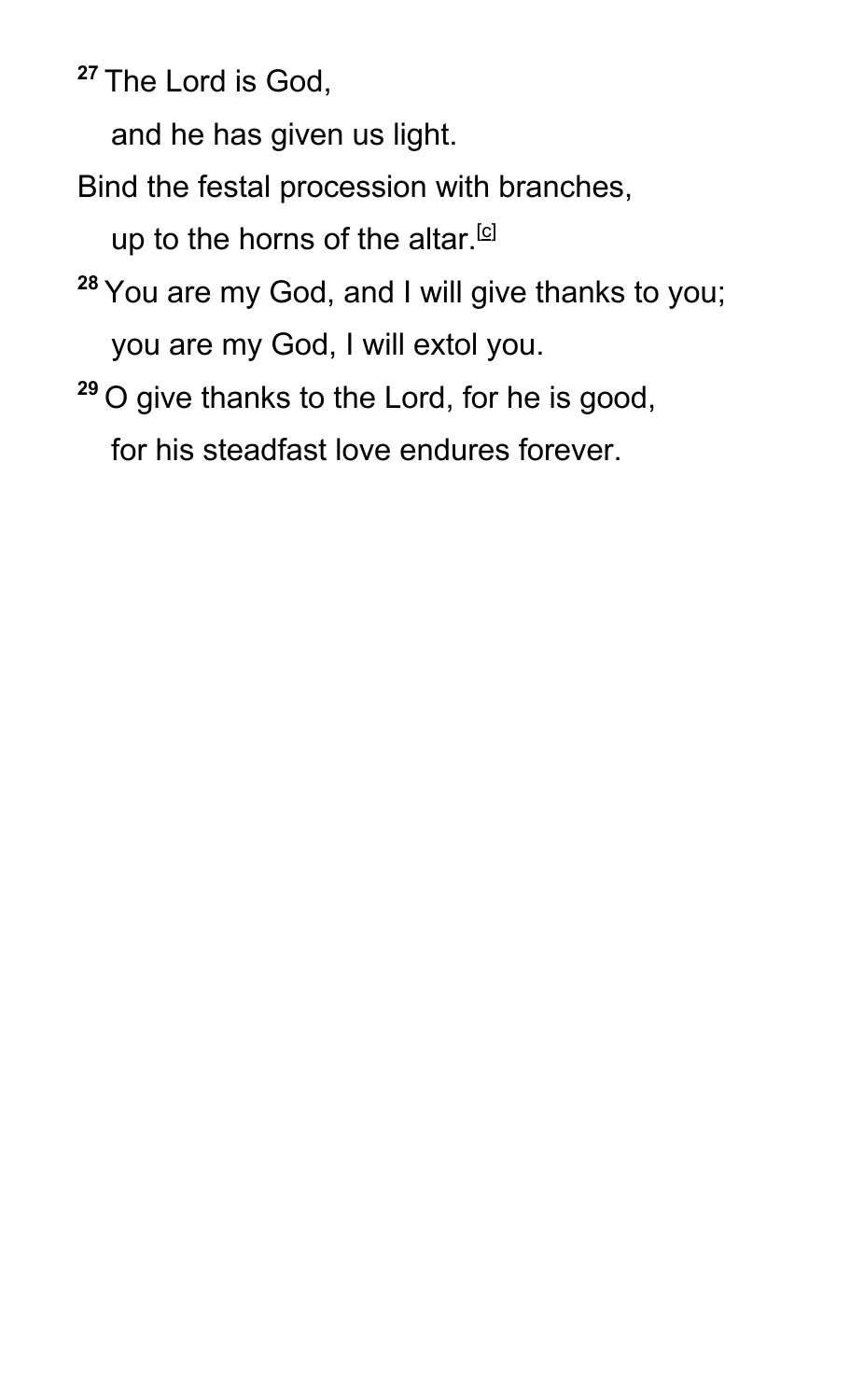#### **Community Prayer** Eternal Spirit, Earth-maker, Pain-bearer From the New Zealand Praver Book Find this week's responsive prayer insert in your pew.

#### **Scripture Reading** Luke 19:28-40

**Tom Moore** 

After he had said this, he went on ahead, going up to Jerusalem. <sup>29</sup> When he had come near Bethphage and Bethany, at the place called the Mount of Olives, he sent two of the disciples, <sup>30</sup> saying, "Go into the village ahead of you, and as you enter it you will find tied there a colt that has never been ridden. Untie it and bring it here. <sup>31</sup> If anyone asks you, 'Why are you untying it?' just say this, 'The Lord needs it." <sup>32</sup> So those who were sent departed and found it as he had told them. 33 As they were untying the colt. its owners asked them, "Why are you untying the colt?" <sup>34</sup> They said, "The Lord needs it." <sup>35</sup> Then they brought it to Jesus; and after throwing their cloaks on the colt, they set Jesus on it. <sup>36</sup> As he rode along, people kept spreading their cloaks on the road. <sup>37</sup> As he was now approaching the path down from the Mount of Olives, the whole multitude of the disciples began to praise God joyfully with a loud voice for all the deeds of power that they had seen, 38 saying, "Blessed is the king who comes in the name of the Lord! Peace in heaven. and glory in the highest heaven!"

<sup>39</sup> Some of the Pharisees in the crowd said to him, "Teacher, order your disciples to stop." <sup>40</sup> He